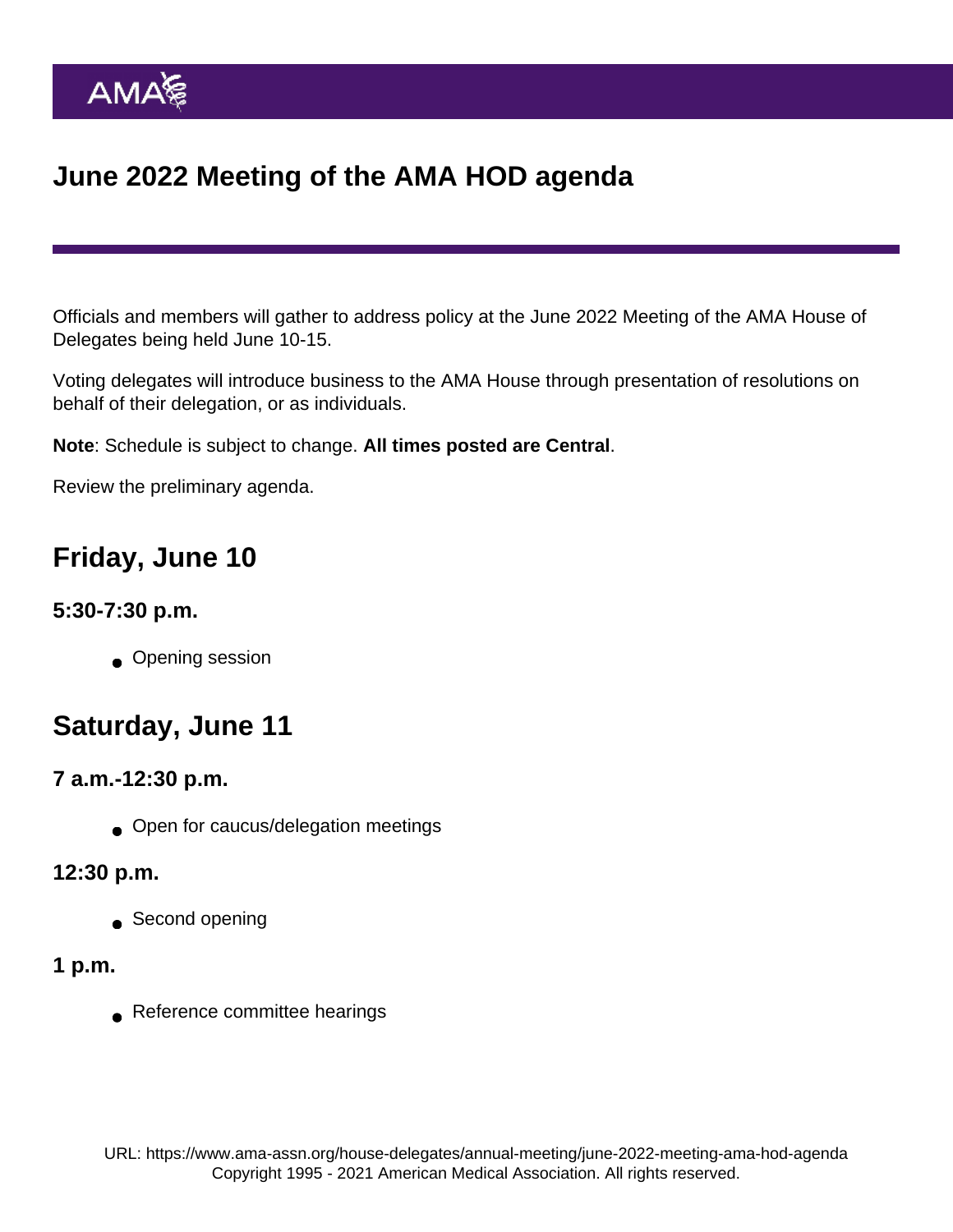## Sunday, June 12

8 a.m.

Reference committee hearings

1:30 p.m.

Education sessions

5-7 p.m.

**■ AMA candidate reception** 

# Monday, June 13

7-10 a.m.

**Open for caucus/delegation meetings** 

10 a.m.- 6 p.m.

● HOD business session (with a break for lunch)

## Tuesday, June 14

7:30 a.m.

Delegates admitted for election session

8 a.m.

**HOD** election session

8:30 a.m. (or 10 minutes after election session concludes) to 3:30 p.m.